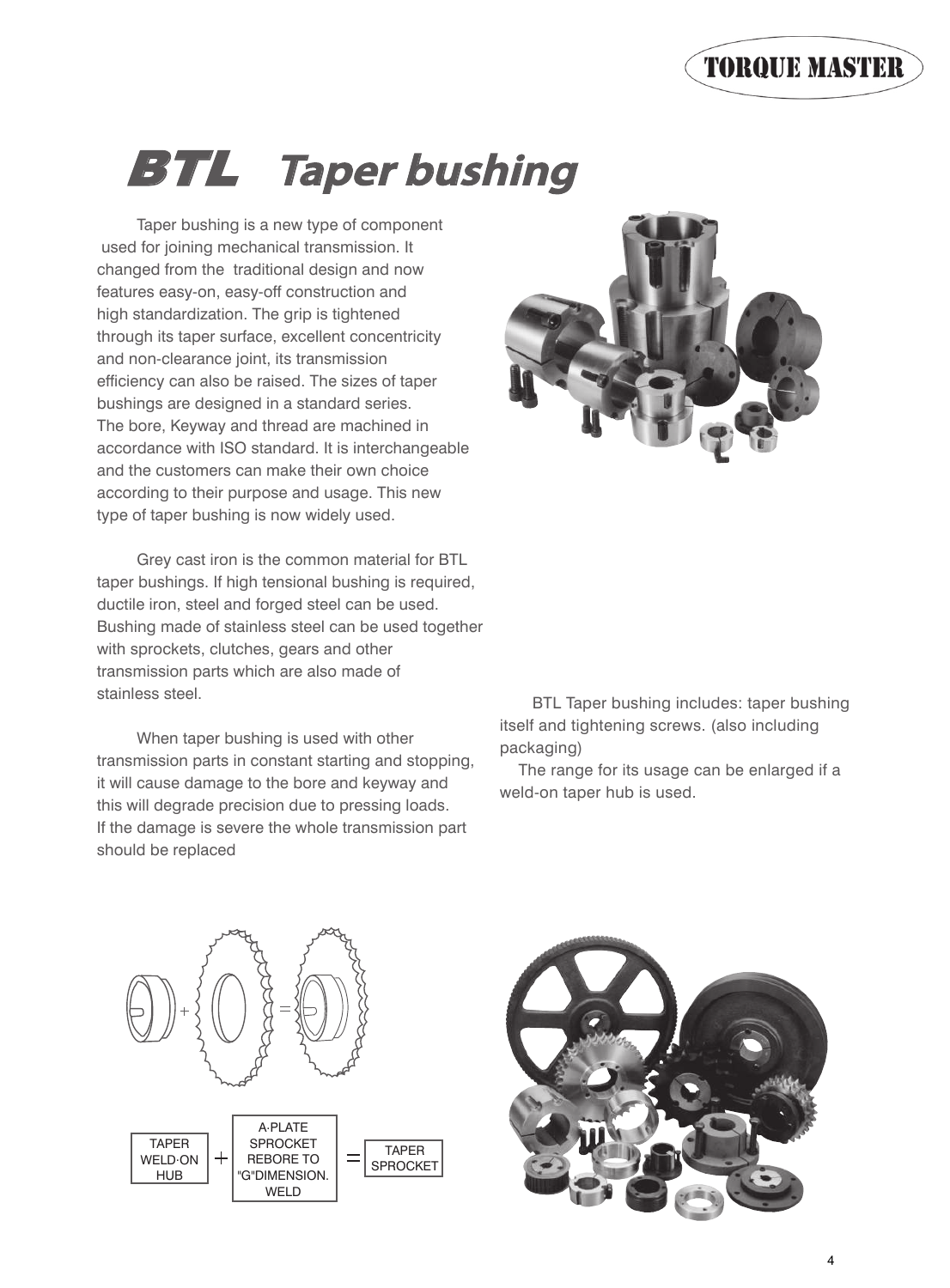1.Bushing's type and loading capacity.

1.1 General type

1.1.1 Dimension series: this type is divided into three series according to its load-bearing capacity and number of tapped holes:

1) light series: type 1008-3030

Have two un-tapped half-holes for tightening screws and one semi-tapped holes for releasing.

2) Medium series: type 3535-5050

Have three half-holes for tightening screws and two half-tapped holes for releasing.

3) Heavy series: type 6050-120100

Have four half-holes for tightening screws and two half-tapped holes for releasing.

1.1.2 Type and nomenclatures

For each type of bushing, there will be different standard shaft sizes for selection.

Written in four numbers, eg. 2517, the initial two are divided by ten indicating the Maximum bore of the Bushing (in inches).

The other two are divided by ten indicating length through bore (in inches). For example, the Maximum bore of the Bushing is 2.5 inches (2.5 x 25.4mm), length through bore is 1.7 inches (1.7 x 25.4mm). Written in six numbers, eg. 120100, the initial three divided by ten indicating Max. bore of Bushing (in inches), the other three are divided by ten indicating length through bore (in inches). For example, 120 indicates that the Max bore of Bushing is 12 inches (12 x 25.4mm); 100 indicates that length through bore is 10 inches (10 x 25.4mm). Written in five numbers, the initial three indicates Max, bore of bushing, the other two indicates length through bore, for example, 10085. 1.1.3 Rating load-bearing capacity See torque capacity parameters for general type in the following table:

| Bush.No |        | <b>Torque Capacity</b> | Bush.No |           | <b>Torque Capacity</b> |  |
|---------|--------|------------------------|---------|-----------|------------------------|--|
|         | 1bf.in | N.m                    |         | Lbf.in    | N.m                    |  |
| 1008    | 1,200  | 136                    | 3535    | 44,800    | 5,060                  |  |
| 1108    | 1,300  | 147                    | 4040    | 77,300    | 8,740                  |  |
| 1210    |        |                        |         |           |                        |  |
| 1215    | 3,600  | 407                    | 4545    | 110,000   | 12,400                 |  |
| 1310    |        |                        |         |           | 14,200                 |  |
| 1315    | 3,850  | 435                    | 5050    | 126,000   |                        |  |
| 1610    |        |                        | 6050    | 282,000   | 31,900                 |  |
| 1615    | 4,300  | 486                    | 7060    | 416,000   | 47,000                 |  |
| 2012    | 7,150  | 808                    | 8065    | 456,000   | 51,500                 |  |
| 2517    |        |                        |         |           |                        |  |
| 2525    | 11.600 | 1.310                  | 10085   | 869,000   | 98,200                 |  |
| 3020    |        |                        | 120100  |           | 172,000                |  |
| 3030    | 24,000 | 2,710                  |         | 1,520,000 |                        |  |

1bf.in=0.113N.m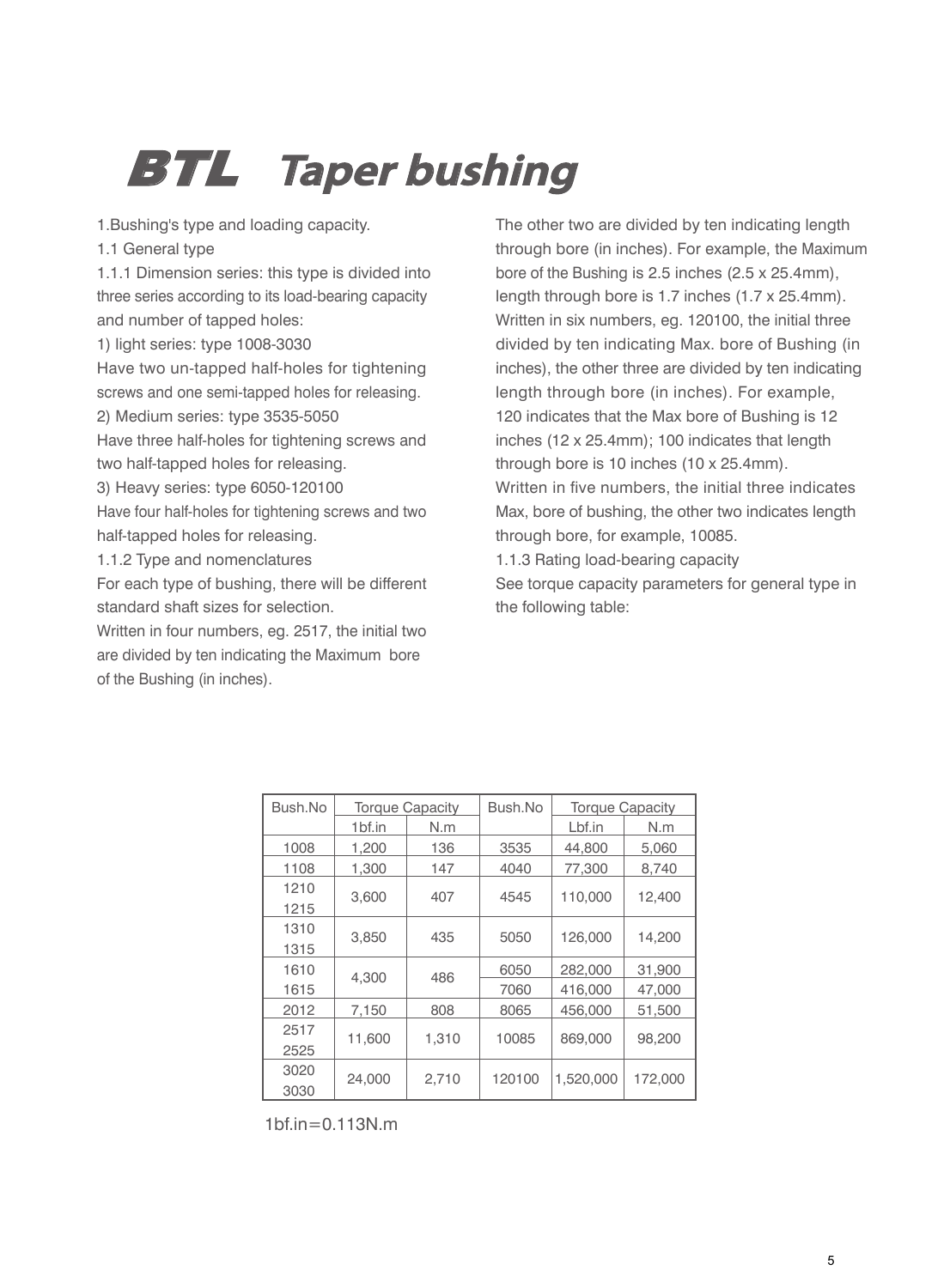

| <b>BUSH</b> | <b>SCREW</b>                     | <b>SCREW</b>    |             |  |  |  |
|-------------|----------------------------------|-----------------|-------------|--|--|--|
| <b>NO</b>   | <b>TIGHTENING</b><br>TORQUES(Nm) | <b>QUANTITY</b> | <b>SIZE</b> |  |  |  |
| 1008        |                                  |                 | $1/4$ "     |  |  |  |
| 1108        | 5.6                              | 2               | <b>BSW</b>  |  |  |  |
| 1210        |                                  |                 | 3/8"        |  |  |  |
| 1215        | 20                               | 2               | <b>BSW</b>  |  |  |  |
| 1310        |                                  |                 | 3/8"        |  |  |  |
| 1315        | 20                               | $\overline{c}$  | <b>BSW</b>  |  |  |  |
| 1610        |                                  |                 | 3/8"        |  |  |  |
| 1615        | 20                               | $\mathbf{2}$    | <b>BSW</b>  |  |  |  |
| 2012        |                                  |                 | 7/16"       |  |  |  |
|             | 31                               | $\overline{c}$  | <b>BSW</b>  |  |  |  |
| 2517        |                                  |                 | $1/2$ "     |  |  |  |
|             | 48                               | $\mathbf{2}$    | <b>BSW</b>  |  |  |  |
| 3020        |                                  |                 | 5/8"        |  |  |  |
| 3030        | 90                               | 2               | <b>BSW</b>  |  |  |  |
| 3535        |                                  |                 | $1/2$ "     |  |  |  |
|             | 112                              | 3               | <b>BSW</b>  |  |  |  |
| 4040        |                                  |                 | 5/8"        |  |  |  |
|             | 170                              | 3               | <b>BSW</b>  |  |  |  |
| 4545        |                                  |                 | 3/4"        |  |  |  |
|             | 192                              | 3               | <b>BSW</b>  |  |  |  |
| 5050        |                                  |                 | 7/8"        |  |  |  |
|             | 271                              | 3               | <b>BSW</b>  |  |  |  |

The BTL taper bushing are registered patent products. Any producton and sale should be authorised and permitted.

### *Special Note*

BTL bushing are made of GG25 cast iron. We can also offer other materials according to customers' requirements.

We can do surface coating according to the customers' requirements.\*(such as painting, black phosphating,black oxidizing and so on)

### **BTL TAPER BUSHING** INSTALLATION INSTRUCTIONS

#### TO ASSEMBLE

1.Clean and degrease the bore and taper surfaces of the bush and the tapered bore of the pulley. Insert the bush into the pulley hub and line up holes (half thread holes must line up with half unloading holes)

2.Lightly oil the grub screws (bush size 1008 to 30 30)or the cap screws (bush size to 5050)and screw them in, do not tighten them yet.

3.Clean and degrease the shaft.Fit pulley with taper bush on shaft and locate in desired position.

4.When using a key it should firstly be fitted in the shaft Keyway. There should be a top clearance between the key and the keyway in the bore.

5.Using a hexagon socket wrench (DIN911) gradually tighten the grub cap screws in accordance with the torques as listed in the schedule of screw tightening torques.

6.When the drive has been operating under a load for a short period (half to one hour) check and ensure that the screws remain at the appropriate tightening torque.

7.In order to eliminate the ingress of dirt, fill all empty holes with grease.

#### **REMOVAL**

1.Loosen and remove all the screws and place them in holes of bushing.

2.Tighten the screws alternatively till the hub's grip on bushing is loose. The inner bore of bushing can be slid on the shaft.

3.Remove the bushing from the shaft.

Each part is individualy boxed.

BTL bushings are inserted with high quality screws made in Japan.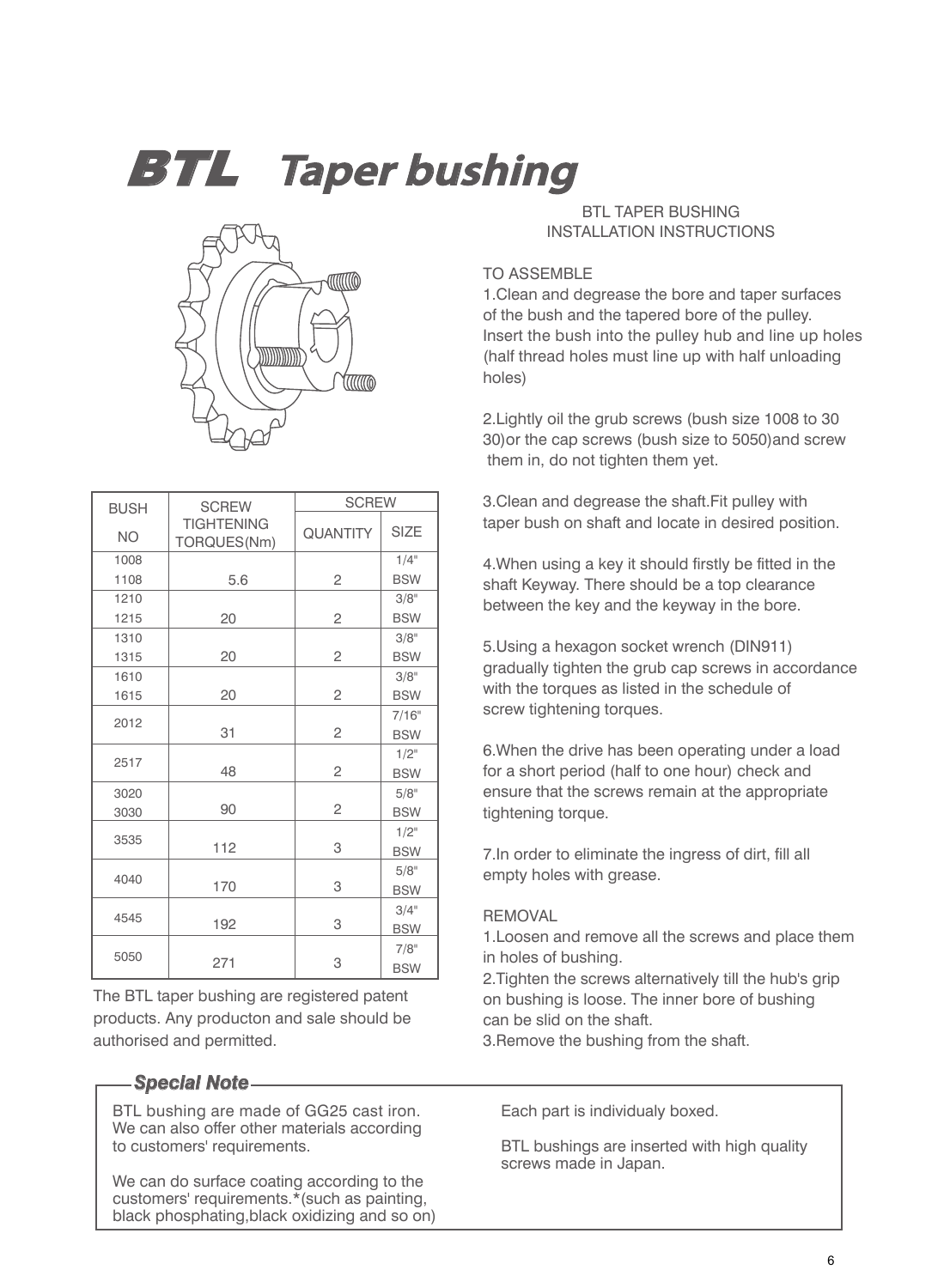





A

F Socket thread set screws

For tightenng on shaft Hub half of hole threaded Bushing half of hole not threaded

For removing from shaft Bushing half of hole threaded Hub half of hole not theaded



### **Dimensions for 1008 thru 3030 BTL Taper Bushings**

| <b>BUSH NO</b> | A     | в    | D       | <b>Set Screws</b>   |
|----------------|-------|------|---------|---------------------|
| 1008           | 1.386 | 7/8  | 121/64  | 1/4x1/2             |
| 1108           | 1.511 | 7/8  | 1 29/64 | 1/4x1/2             |
| 1210           | 17/8  |      | 13/4    | 3/8x5/8             |
| 1215           | 17/8  | 11/2 | 13/4    | 3/8x5/8             |
| 1310           | 2     |      | 17/8    | 3/8x5/8             |
| 1610           | 21/4  | 1    | 21/8    | 3/8x5/8             |
| 1615           | 21/4  | 11/2 | 21/8    | 3/8x5/8             |
| 2012           | 23/4  | 11/4 | 25/8    | 7/16x7/8            |
| 2517           | 33/8  | 13/4 | 31/4    | $1/2x$ <sup>1</sup> |
| 2525           | 33/8  | 21/2 | 31/4    | $1/2x$ <sup>1</sup> |
| 3020           | 41/4  | 2    | 4       | 5/8X11/4            |
| 3030           | 41/4  | 3    | 4       | 5/8X11/4            |

### **Dimensions for 1008 thru 5050 BTL Taper Bushings**

 $60<sup>0</sup>$ **G**  $\times$  **G** 

**520**

**550**

</u>

**3535 thru 5050 sizes**

| BUSH NOI |       |      |      | <b>Set Screws</b>         | G            |
|----------|-------|------|------|---------------------------|--------------|
| 3535     | 5     | 31/2 | 4.83 | $1/2x$ <sup>1</sup> $1/2$ | $40^\circ$   |
| 4040     | 53/4  |      | 5.54 | 5/8x13/4                  | $40^{\circ}$ |
| 4545     | 6 3/8 | 41/2 | 6.13 | $3/4x^2$                  | $40^\circ$   |
| 5050     |       | 5    | 6.72 | $7/8x^2$ 1/4              |              |



Two screws required Three screws required

**B**

Ø

**ODULLER** 

**L**

**D (Bon Cirde)**

(Bon Cirde)  $\begin{matrix} 0 \\ 1 \end{matrix}$ 

**A**

**M** - 8<sup>°</sup>taper<br>
included angle

Position of screw to tighten bushing



MM Bore Key way dimensions conform to ISO standard Depth measured at centerline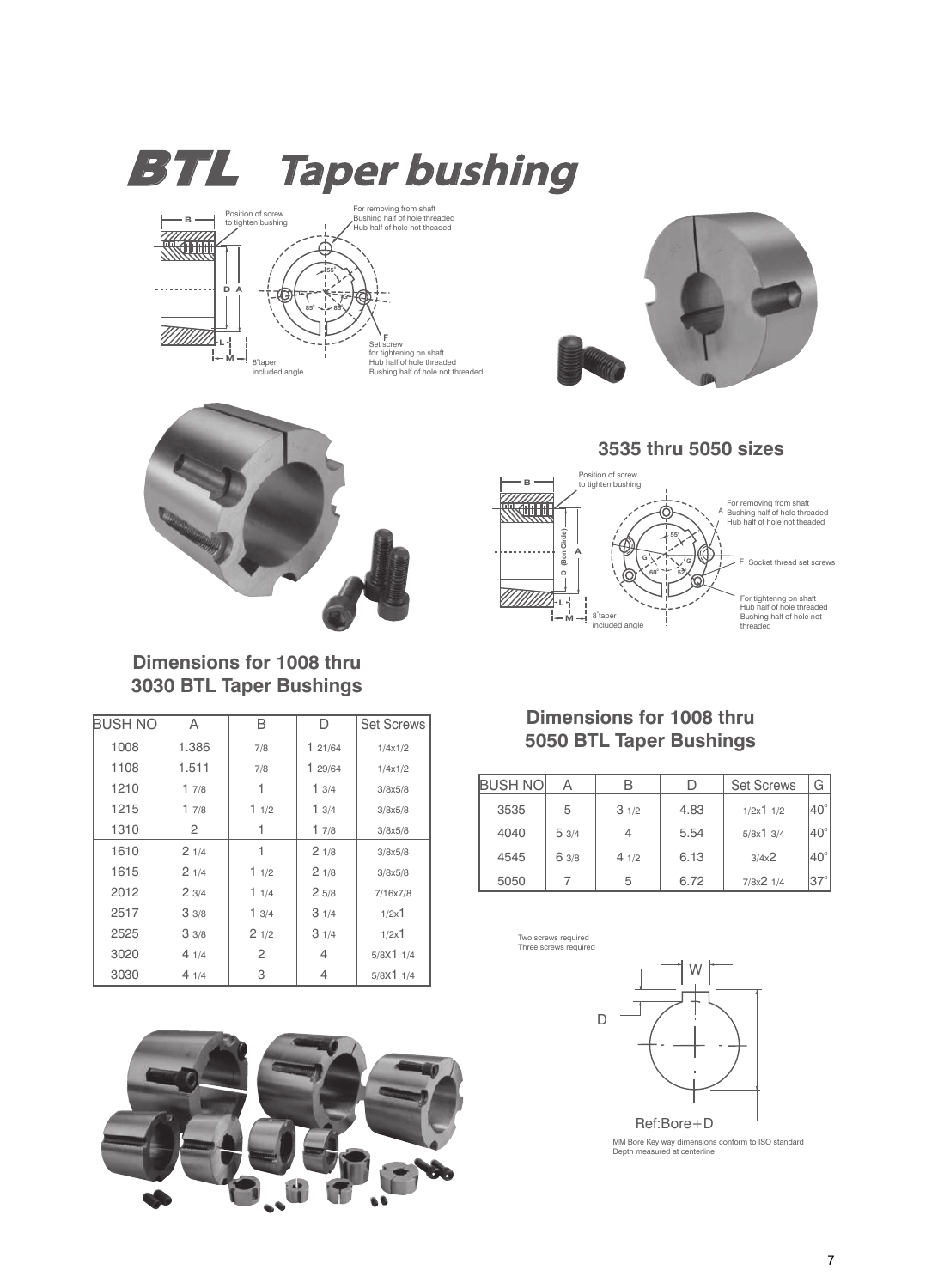

**KEYWAY** 

JIS B 1301-1976 UNI 6604-1969 GB 1095-1979

|      |                 | <b>Bush Bore Bushing</b> |             |          | <b>Bush Bore Bushing</b> |                 |          | <b>Bush Bore Bushing   Bush Bore Bushing</b> |           |                 |         |           |          | <b>Bush Bore Bushing Bush Bore Bushing</b> |           |                 |         |  |  |  |  |
|------|-----------------|--------------------------|-------------|----------|--------------------------|-----------------|----------|----------------------------------------------|-----------|-----------------|---------|-----------|----------|--------------------------------------------|-----------|-----------------|---------|--|--|--|--|
| No   |                 | Keyway                   | <b>No</b>   |          | Keyway                   | No              |          | Keyway                                       | <b>No</b> |                 | Keyway  | <b>No</b> |          | Keyway                                     | <b>No</b> |                 | Keyway  |  |  |  |  |
|      | 10              | 3x1.40                   |             | 14       | 5x2.30                   |                 | 20       | 6x2.80                                       |           | $\overline{25}$ |         |           | 35       | 10x3.30                                    |           | $\overline{55}$ | 16x4.30 |  |  |  |  |
|      | 11<br>12        | 4x1.80                   |             | 16<br>18 |                          |                 | 22<br>24 |                                              |           | 28<br>30        | 8x3.30  |           | 38<br>40 |                                            |           | 60<br>65        | 18x4.40 |  |  |  |  |
|      | 14              |                          |             | 19       |                          |                 | 25       |                                              |           | 32              |         |           | 42       | 12x3.30                                    |           | 70              |         |  |  |  |  |
|      | 16              | 5x2.30                   |             | 20       | 6x2.80                   |                 | 28       | 8x3.30                                       |           | 35              | 10x3.30 |           | 45       |                                            |           | 75              | 20x4.90 |  |  |  |  |
| 1008 | 18              |                          |             | 22       |                          |                 | 30       |                                              |           | 38              |         |           | 48       | 14x3.80                                    |           | 80              | 22x5.40 |  |  |  |  |
|      | 19              | 6x2.80                   |             | 24<br>25 |                          |                 | 32       |                                              |           | 40              | 12x3.30 |           | 50       |                                            |           | 85              |         |  |  |  |  |
|      | 20<br>22        |                          |             | 28       | 8x3.30                   |                 | 35<br>38 | 10x3.30                                      |           | 42<br>45        |         |           | 55<br>60 | 16x4.30                                    |           | 90<br>95        | 25x5.4  |  |  |  |  |
|      | 24              | 8x2.00                   | 1610        | 30       |                          |                 | 40       |                                              |           | 48              | 14x3.80 |           | 65       | 18x4.40                                    |           | 100             |         |  |  |  |  |
|      | 25              | 8x1.30                   |             | 32       |                          |                 | 42       | 12x3.30                                      |           | 50              |         |           | 70       |                                            | 105       | 28x6.40         |         |  |  |  |  |
|      | 10              | 3x1.40                   |             | 35       | 10x3.30                  |                 | 45       |                                              |           | 55              | 16x4.30 |           | 75       | 20x4.90                                    |           | 110             |         |  |  |  |  |
|      | 11              | 4x1.80                   |             | 38<br>40 | 12x3.30                  |                 | 48       | 14x3.80                                      |           | 60              | 18x4.40 |           | 80<br>85 | 22x5.40                                    |           |                 |         |  |  |  |  |
|      | 12<br>14        |                          | $\triangle$ | 42       | 12x2.20                  |                 | 50<br>55 | 16x4.30                                      |           | 65<br>70        |         |           | 90       | 25x5.40                                    |           |                 |         |  |  |  |  |
|      | 16              | 5x2.30                   |             |          |                          | 2517            | 60       | 18x4.40                                      | 3020      | 75              | 20x4.90 | 3535      |          |                                            | 4545      |                 |         |  |  |  |  |
|      | 18              |                          |             |          |                          |                 |          |                                              |           |                 |         |           |          |                                            |           |                 |         |  |  |  |  |
| 1180 | 19              |                          |             |          |                          |                 |          |                                              |           |                 |         |           |          |                                            |           |                 |         |  |  |  |  |
|      | 20              | 6x2.80                   |             |          |                          |                 |          |                                              |           |                 |         |           |          |                                            |           |                 |         |  |  |  |  |
|      | 22              |                          |             |          |                          |                 |          |                                              |           |                 |         |           |          |                                            |           |                 |         |  |  |  |  |
|      | 24<br>25        | 8x3.30                   |             | 14<br>16 | 5x2.30                   |                 |          |                                              |           |                 |         |           |          |                                            |           |                 |         |  |  |  |  |
|      | 28              | 8x2.00                   |             | 18       |                          |                 |          |                                              |           |                 |         |           |          |                                            |           |                 |         |  |  |  |  |
|      | 11              |                          | 4x1.80      |          |                          |                 | 19       | 6x2.80                                       |           |                 |         |           |          |                                            |           |                 |         |  |  |  |  |
|      | 12              |                          |             | 20       |                          |                 |          |                                              |           |                 |         |           |          |                                            |           |                 |         |  |  |  |  |
|      | 14              | 5x2.30                   |             | 22<br>24 |                          |                 |          |                                              |           |                 |         |           |          |                                            |           |                 |         |  |  |  |  |
|      | 16<br>18<br>19  |                          | 25          |          |                          |                 |          |                                              |           |                 |         |           |          |                                            |           |                 |         |  |  |  |  |
|      |                 |                          | 28          | 8x3.30   |                          |                 |          |                                              |           |                 |         |           |          |                                            |           |                 |         |  |  |  |  |
| 1210 | 20              | 6x2.80                   | 1615        | 30       |                          |                 |          |                                              |           |                 |         |           |          |                                            |           |                 |         |  |  |  |  |
|      | 22              |                          |             | 32       |                          |                 | 20       | 6x2.80                                       |           | 25              |         |           | 40       | 12x3.30                                    |           |                 | 18x4.40 |  |  |  |  |
|      | 24              |                          |             | 35<br>38 | 10x3.30<br>12x3.30       | 22              |          |                                              | 28        | 8x3.30          |         | 42        |          |                                            | 60<br>65  |                 |         |  |  |  |  |
|      | 25<br>28        | 8x3.30                   |             | 40       |                          | $\overline{24}$ |          | 30                                           |           |                 | 45      |           |          | 70                                         | 20x4.90   |                 |         |  |  |  |  |
|      | 30              |                          | $\triangle$ | 42       | 12x2.20                  | 25              |          |                                              |           | 32              |         |           | 48       | 14x3.80                                    |           | 75              |         |  |  |  |  |
|      | $\overline{32}$ | 10x3.30                  |             |          |                          | 28<br>8x3.30    |          | 35                                           | 10x3.30   |                 | 50      |           |          | 80                                         | 22x5.40   |                 |         |  |  |  |  |
|      | 11              | 4x1.80                   |             |          |                          |                 | 30<br>32 |                                              |           | 38<br>40        |         |           | 55<br>60 | 16x4.30<br>18x4.40                         |           | 85<br>90        | 25x5.40 |  |  |  |  |
|      | 12<br>14        |                          |             |          |                          |                 | 35       | 10x3.30                                      |           | 42              | 12x3.30 |           | 65       |                                            |           | 95              |         |  |  |  |  |
|      | 16              | 5x2.30                   |             | 18       |                          |                 | 38       |                                              |           | 45              |         |           | 70       |                                            |           | 100             |         |  |  |  |  |
|      | 18              |                          |             | 19       | 6x2.80                   |                 | 40       | 12x3.30                                      |           | 48              | 14x3.80 |           | 75       | 20x4.90                                    |           | 105             | 28x6.40 |  |  |  |  |
|      | 19              | 6x2.80                   |             | 20<br>22 |                          |                 | 42<br>45 |                                              |           | 50<br>55        | 16x4.30 |           | 80<br>85 | 22x5.40                                    |           | 110<br>115      |         |  |  |  |  |
| 1215 | 20              |                          |             | 24       |                          |                 | 48       | 14x3.80                                      |           | 60              |         |           | 90       | 25x5.40                                    |           | 120             | 32x7.40 |  |  |  |  |
|      | 22              |                          |             | 25       | 8x3.30                   |                 | 50       |                                              |           | 65              | 18x4.40 |           | 95       |                                            |           | 125             |         |  |  |  |  |
|      | 24<br>25        |                          |             | 28       |                          | 2525            | 55       | 16x4.30                                      | 3030      | 70              | 20x4.90 | 4040      | 100      | 28x6.40                                    | 5050      |                 |         |  |  |  |  |
|      | 28              | 8x3.30                   |             | 30       |                          |                 | 60       | 18x4.40                                      |           | 75              |         |           |          |                                            |           |                 |         |  |  |  |  |
|      | 30              |                          |             | 32<br>35 | 10x3.30                  |                 |          |                                              |           |                 |         |           |          |                                            |           |                 |         |  |  |  |  |
|      | 32              | 10x3.30                  |             | 38       |                          |                 |          |                                              |           |                 |         |           |          |                                            |           |                 |         |  |  |  |  |
|      | 14<br>16        | 5x2.30                   | 2012        | 40       |                          |                 |          |                                              |           |                 |         |           |          |                                            |           |                 |         |  |  |  |  |
|      | 18              |                          |             | 42       | 12x3.30                  |                 |          |                                              |           |                 |         |           |          |                                            |           |                 |         |  |  |  |  |
|      | 19              |                          |             | 45       |                          |                 |          |                                              |           |                 |         |           |          |                                            |           |                 |         |  |  |  |  |
|      | 6x2.80<br>20    |                          | 48          | 14x3.80  |                          |                 |          |                                              |           |                 |         |           |          |                                            |           |                 |         |  |  |  |  |
| 1310 | 22              |                          |             | 50       |                          |                 |          |                                              |           |                 |         |           |          |                                            |           |                 |         |  |  |  |  |
|      | 24              |                          |             |          |                          |                 |          |                                              |           |                 |         |           |          |                                            |           |                 |         |  |  |  |  |
|      | 28              | 25<br>8x3.30             |             |          |                          |                 |          |                                              |           |                 |         |           |          |                                            |           |                 |         |  |  |  |  |
|      | 30              |                          |             |          |                          |                 |          |                                              |           |                 |         |           |          |                                            |           |                 |         |  |  |  |  |
|      | 32              | 10x3.30                  |             |          |                          |                 |          |                                              |           |                 |         |           |          |                                            |           |                 |         |  |  |  |  |
|      | 35              |                          |             |          |                          |                 |          |                                              |           |                 |         |           |          |                                            |           |                 |         |  |  |  |  |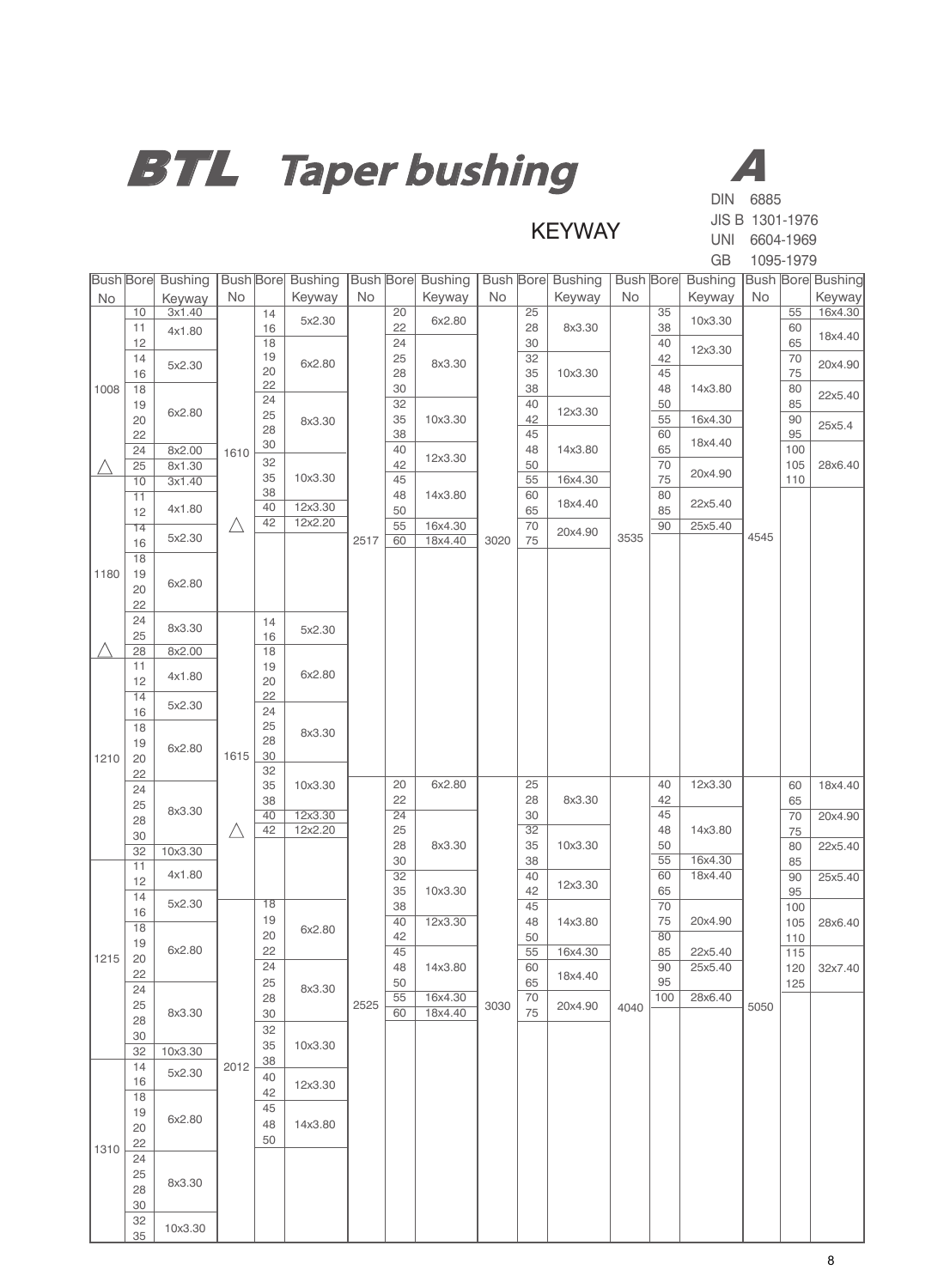

KEYWAY

#### B.S.46:Part:1958 KEYS AND KEYWAYS

| <b>Bush</b> | Bore         | Keyway      |                  | <b>Bush</b>                      | <b>Bore</b>              | Keyway |                | <b>Bush</b> | Bore           | Keyway |                    | Bush | Bore                     | Keyway |               | <b>Bush</b> | Bore                 | Keyway        |                | <b>Bush</b> | Bore           | Keyway       |               |
|-------------|--------------|-------------|------------------|----------------------------------|--------------------------|--------|----------------|-------------|----------------|--------|--------------------|------|--------------------------|--------|---------------|-------------|----------------------|---------------|----------------|-------------|----------------|--------------|---------------|
| No          |              |             | WIDTH DEPTH      | No                               |                          |        | WIDTH DEPTH NO |             |                |        | WIDTH DEPTH        | No   |                          |        | WIDTH   DEPTH | No          |                      |               | WIDTH DEPTH NO |             |                | <b>WIDTH</b> | DEPTH         |
|             | 1/2          | 0.125 0.062 |                  |                                  | 1/2                      |        | $0.125$ 0.062  |             | 1/2            |        | 0.125 0.062        |      | 7/8                      |        |               |             | 13/16                | 0.312 0.125   |                |             | 115/16         | 0.50         | 0.156         |
|             | 9/16         |             |                  |                                  | 9/16                     |        |                |             | 5/8            |        | 0.187 0.093        |      | 15/16<br>$\mathbf{1}$    | 0.25   | 0.125         |             | 11/4                 |               |                |             | $\overline{c}$ |              |               |
|             | 5/8<br>11/16 |             | 0.187 0.093      |                                  | 5/8<br>11/16             |        | $0.187$ 0.093  |             | 11/16<br>3/4   |        |                    |      | 11/8                     |        |               |             | 13/8<br>17/16        | $0.375$ 0.125 |                |             | 23/16<br>23/8  |              | 0.625   0.218 |
| 1008        | 3/4          |             |                  |                                  | 3/4                      |        |                |             | 13/16          |        |                    |      | 13/16                    |        | $0.312$ 0.125 |             | 11/2                 |               |                |             | 27/16          |              |               |
|             | 13/16        |             |                  |                                  | 13/16                    |        |                |             | 7/8            |        |                    |      | 11/4                     |        |               |             | 15/8                 |               |                |             | 25/8           |              |               |
|             | 7/8          | 0.25        | 0.125            |                                  | 7/8                      |        |                |             | 15/16          | 0.25   | 0.125              |      | 15/16                    |        |               |             | 111/16               | 0.437 0.156   |                |             | 23/4           |              |               |
|             | 15/16        |             |                  |                                  | 15/16                    | 0.25   | 0.125          |             | 1              |        |                    |      | 13/8                     |        | $0.375$ 0.125 |             | 13/4                 |               |                |             | 27/8           | 0.75         | 0.25          |
|             | 1            | 0.25        | 0.062            |                                  | 1                        |        |                |             | 11/16          |        |                    |      | 17/16                    |        |               |             | 17/8                 |               |                |             | 215/16         |              |               |
|             | 1/2          | 0.125 0.062 |                  | 1610                             | 11/16                    |        |                |             | 11/8           |        | 0.312 0.125        |      | 11/2                     |        |               |             | 115/16               | 0.50          | 0.156          |             | 3              |              |               |
|             | 9/16         |             |                  |                                  | 11/8                     |        | 0.312 0.125    |             | 13/16          |        |                    |      | 19/16                    |        |               |             | $\sqrt{2}$           |               |                |             | 31/8           |              |               |
|             | 5/8          |             | 0.187 0.093      |                                  | 13/16                    |        |                |             | 11/4           |        |                    |      | 15/8                     | 0.437  | 0.156         |             | 21/8                 |               |                |             | 33/16          |              |               |
|             | 11/16        |             |                  |                                  | 11/4                     |        |                |             | 15/16          |        |                    |      | 111/16                   |        |               |             | 23/16                |               |                |             | 31/4           |              |               |
|             | 3/4          |             |                  |                                  | 15/16                    |        |                |             | 13/8           |        | 0.375 0.125        |      | 13/4                     |        |               |             | 21/4                 |               |                | 4545        | 33/8           |              |               |
| 1108        | 13/16        |             |                  |                                  | 13/8<br>17/16            |        | $0.375$ 0.125  |             | 17/16          |        |                    |      | 113/16<br>17/8           | 0.50   | 0.156         |             | 25/16<br>23/8        | 0.625   0.218 |                |             | 37/16<br>31/2  |              | $0.875$ 0.312 |
|             | 7/8<br>15/16 |             | $0.25$ $0.125$   |                                  | 11/2                     |        |                | 2517        | 11/2<br>19/16  |        |                    |      | 3020 1 15/16             |        |               | 3535        | 27/16                |               |                |             | 35/8           |              |               |
|             | 1            |             |                  |                                  | 19/16                    |        |                |             | 15/8           |        |                    |      | $\overline{c}$           |        |               |             | 21/2                 |               |                |             | 33/4           |              |               |
|             | 11/16        |             |                  |                                  | 15/8                     |        | $0.437$ 0.125  |             | 111/16         |        | 0.437 0.156        |      | 21/16                    |        |               |             | 25/8                 |               |                |             | 37/8           | 1.0          | 0.375         |
|             | 11/8         |             | 0.312 0.078      |                                  | 1/2                      |        | 0.125   0.062  |             | 13/4           |        |                    |      | 21/8                     |        |               |             | 2 11/16              |               |                |             | 315/16         |              |               |
|             | 1/2          | 0.125 0.062 |                  |                                  | 9/16                     |        |                |             | 113/16         |        |                    |      | 23/16                    |        |               |             | 23/4                 |               |                |             | 4              |              |               |
|             | 9/16         |             |                  |                                  | 5/8                      |        | $0.187$ 0.093  |             | 17/8           | 0.50   | 0.156              |      | 21/4                     |        | $0.625$ 0.218 |             | 27/8                 | 0.75          | 0.25           |             | 41/8           |              |               |
|             | 5/8          |             | 0.187 0.093      |                                  | 11/16                    |        |                |             | 115/16         |        |                    |      | 25/16                    |        |               |             | 2 15/16              |               |                |             | 43/16          | 1.25         | 0.437         |
|             | 11/16        |             |                  |                                  | 3/4                      |        |                |             | $\overline{c}$ |        |                    |      | 23/8                     |        |               |             | 3                    |               |                |             | 41/4           |              |               |
|             | 3/4          |             |                  |                                  | 13/16                    |        |                |             | 21/16          |        |                    |      | 27/16                    |        |               |             | 31/8                 |               |                |             | 43/8           |              |               |
|             | 13/16        |             |                  |                                  | 7/8                      | 0.25   | 0.125          |             | 21/8           |        | 0.625   0.218      |      | 21/2                     |        |               |             | 33/16                | $0.875$ 0.312 |                |             | 4 7/16         | 1.25         | 0.25          |
| 1210        | 7/8          |             | $0.25$ $ 0.125 $ |                                  | 15/16<br>1               |        |                |             | 23/16<br>21/4  |        |                    |      | 25/8                     | 0.75   | 0.250         |             | 31/4<br>35/16        |               |                |             | 41/2<br>43/4   |              |               |
|             | 15/16<br>1   |             |                  | 1615                             | 11/16                    |        |                |             | 25/16          |        |                    |      | 2 11/16<br>23/4          |        |               |             | 33/8                 |               |                |             | 27/16          |              | $0.625$ 0.218 |
|             | $1 - 1/16$   |             |                  |                                  | 11/8                     |        |                |             | 23/8           |        |                    |      | 2 13/16                  |        |               |             | 37/16                | $0.875$ 0.25  |                |             | 215/16         | 0.75         | 0.25          |
|             | $1 - 1/8$    |             |                  |                                  | 13/16                    |        | 0.312 0.125    |             | 27/16          |        | 0.625   0.187      |      | 27/8                     | 0.75   | 0.218         |             | 31/2                 |               |                |             | 33/8           |              | $0.875$ 0.312 |
|             | $1 - 3/16$   |             | 0.312 0.125      |                                  | 11/4                     |        |                |             | 21/2           |        |                    |      | 215/16                   |        |               |             |                      |               |                |             | 37/16          |              |               |
|             | $1 - 1/4$    |             |                  |                                  | 15/16                    |        |                |             | 3/4            |        | 0.187 0.093        |      | 3                        |        |               |             | 17/16                |               |                |             | 35/8           |              |               |
|             | 1/2          | 0.125 0.062 |                  |                                  | 13/8                     |        | $0.375$ 0.125  |             | 7/8            |        | $0.25$ 0.125       |      | 15/16                    | 0.25   | 0.125         |             | 11/2                 |               | 0.375 0.125    |             | 33/4           |              |               |
|             | 9/16         |             |                  |                                  | 17/16                    |        |                |             | $\mathbf{1}$   |        |                    |      | $\mathbf{1}$             |        |               |             | 15/8                 |               |                | 5050        | 37/8           | 1.0          | 0.375         |
|             | 5/8          |             | 0.187 0.093      |                                  | 11/2                     |        |                |             | 11/8           |        |                    |      | 11/8                     |        |               |             | 111/16               | 0.437 0.156   |                |             | 315/16         |              |               |
|             | 11/16        |             |                  | 发                                | 19/16                    |        | $0.437$ 0.125  |             | 13/16          |        | 0.312 0.125        |      | 13/16                    |        | $0.312$ 0.125 |             | 13/4                 |               |                |             | $\overline{4}$ |              |               |
|             | 3/4          |             |                  |                                  | 15/8                     |        | $0.125$ 0.062  |             | 11/4           |        |                    |      | 11/4                     |        |               |             | 17/8                 | 0.50          | 0.156          |             | 41/4<br>43/8   | 1.25         | 0.437         |
| 1215        | 13/16<br>7/8 |             |                  |                                  | 1/2<br>9/16              |        |                |             | 13/8<br>17/16  |        | 0.375 0.125        |      | 15/16<br>13/8            |        | $0.375$ 0.125 |             | 115/16<br>$\sqrt{2}$ |               |                |             | 4 7/16         |              |               |
|             | 15/16        |             | $0.25$ $ 0.125 $ |                                  | 5/8                      |        |                |             | 11/2           |        |                    |      | 17/16                    |        |               |             | 21/8                 |               |                |             | 41/2           |              |               |
|             | 1            |             |                  |                                  | 11/16                    |        | $0.187$ 0.093  |             | 15/8           |        |                    |      | 11/2                     |        |               |             | 23/16                |               |                |             | 47/8           |              |               |
|             | 11/16        |             |                  |                                  | 3/4                      |        |                |             | 11/16          |        | 0.437 0.156        |      | 19/16                    |        |               |             | 21/4                 |               | 0.625   0.218  |             | 4 15/16        | 1.25         | 0.312         |
|             | 11/8         |             | 0.312 0.125      |                                  | 13/16                    |        |                |             | 13/4           |        |                    |      | 15/8                     | 0.437  | 0.156         |             | 23/8                 |               |                |             | 5              |              |               |
|             | 13/16        |             |                  |                                  | 7/8                      | 0.25   | 0.125          |             | 113/16         |        |                    |      | 111/16                   |        |               |             | 27/16                |               |                |             |                |              |               |
|             | 11/4         |             |                  |                                  | 15/16                    |        |                |             | 17/8           |        | $0.50$ 0.156       |      | 13/4                     |        |               |             | 21/2                 |               |                |             |                |              |               |
|             | 1/2          | 0.125 0.062 |                  |                                  | 1.                       |        |                |             | 115/16         |        |                    |      | 113/16                   |        |               |             | 25/8                 |               |                |             |                |              |               |
|             | 9/16         |             |                  |                                  | 11/16                    |        |                |             | 2              |        |                    |      | 17/8                     | 0.50   | 0.156         |             | 2 11/16              |               |                |             |                |              |               |
|             | 5/8          | 0.187 0.093 |                  |                                  | 11/8<br>13/16            |        | 0.312 0.125    | 2525        | 21/8<br>23/16  |        | 0.625 0.218 3030   |      | 115/16<br>$\overline{c}$ |        |               | 4040        | 23/4<br>27/8         | 0.75          | 0.25           |             |                |              |               |
|             | 11/16<br>3/4 |             |                  | 2012                             | 11/4                     |        |                |             | 21/4           |        |                    |      | 21/16                    |        |               |             | 2 15/16              |               |                |             |                |              |               |
|             | 13/16        |             |                  |                                  | 15/16                    |        |                |             | 25/16          |        |                    |      | 21/8                     |        |               |             | 3                    |               |                |             |                |              |               |
|             | 7/8          |             |                  |                                  | 13/8                     |        |                |             | 23/8           |        | $0.625 \mid 0.187$ |      | 23/16                    |        |               |             | 31/8                 |               |                |             |                |              |               |
|             | 15/16        |             | $0.25$ $ 0.125 $ |                                  | 17/16                    |        | 0.375 0.125    |             | 27/16          |        |                    |      | 21/4                     |        |               |             | 33/16                |               |                |             |                |              |               |
|             | -1           |             |                  |                                  | 11/2                     |        |                |             | 21/2           |        |                    |      | 25/16                    |        | $0.625$ 0.218 |             | 31/4                 |               | $0.875$ 0.312  |             |                |              |               |
| 1310        | 11/16        |             |                  |                                  | 19/16                    |        |                |             |                |        |                    |      | 23/8                     |        |               |             | 33/8                 |               |                |             |                |              |               |
|             | 11/8         |             | 0.312 0.125      |                                  | 15/8                     |        | 0.437 0.156    |             |                |        |                    |      | 27/16                    |        |               |             | 37/16                |               |                |             |                |              |               |
|             | 13/16        |             |                  |                                  | 111/16                   |        |                |             |                |        |                    |      | 21/2                     |        |               |             | 31/2                 |               |                |             |                |              |               |
|             | 11/4         |             |                  |                                  | 13/4                     |        |                |             |                |        |                    |      | 25/8                     |        |               |             | 35/8                 |               |                |             |                |              |               |
|             | 15/16        |             | 0.375 0.125      |                                  | 113/16                   | 0.50   | 0.156          |             |                |        |                    |      | 211/16                   | 0.75   | 0.250         |             | 3 11/16              | 1.0           | 0.375          |             |                |              |               |
|             | 13/8         |             |                  |                                  | 17/8                     |        |                |             |                |        |                    |      | 23/4                     |        |               |             | 33/4                 |               |                |             |                |              |               |
|             |              |             |                  | $\overleftrightarrow{\triangle}$ | 115/16<br>$\overline{c}$ | 0.50   | 0.125          |             |                |        |                    |      | 27/8<br>215/16           | 0.75   | 0.218         |             | 37/8<br>$315/16$ 1.0 |               | 0.25           |             |                |              |               |
|             |              |             |                  |                                  |                          |        |                |             |                |        |                    |      | 3                        |        |               |             | $\overline{4}$       |               |                |             |                |              |               |
|             |              |             |                  |                                  |                          |        |                |             |                |        |                    |      |                          |        |               |             | 4 7/16 1.25          |               | 0.25           |             |                |              |               |
|             |              |             |                  |                                  |                          |        |                |             |                |        |                    |      |                          |        |               |             |                      |               |                |             |                |              |               |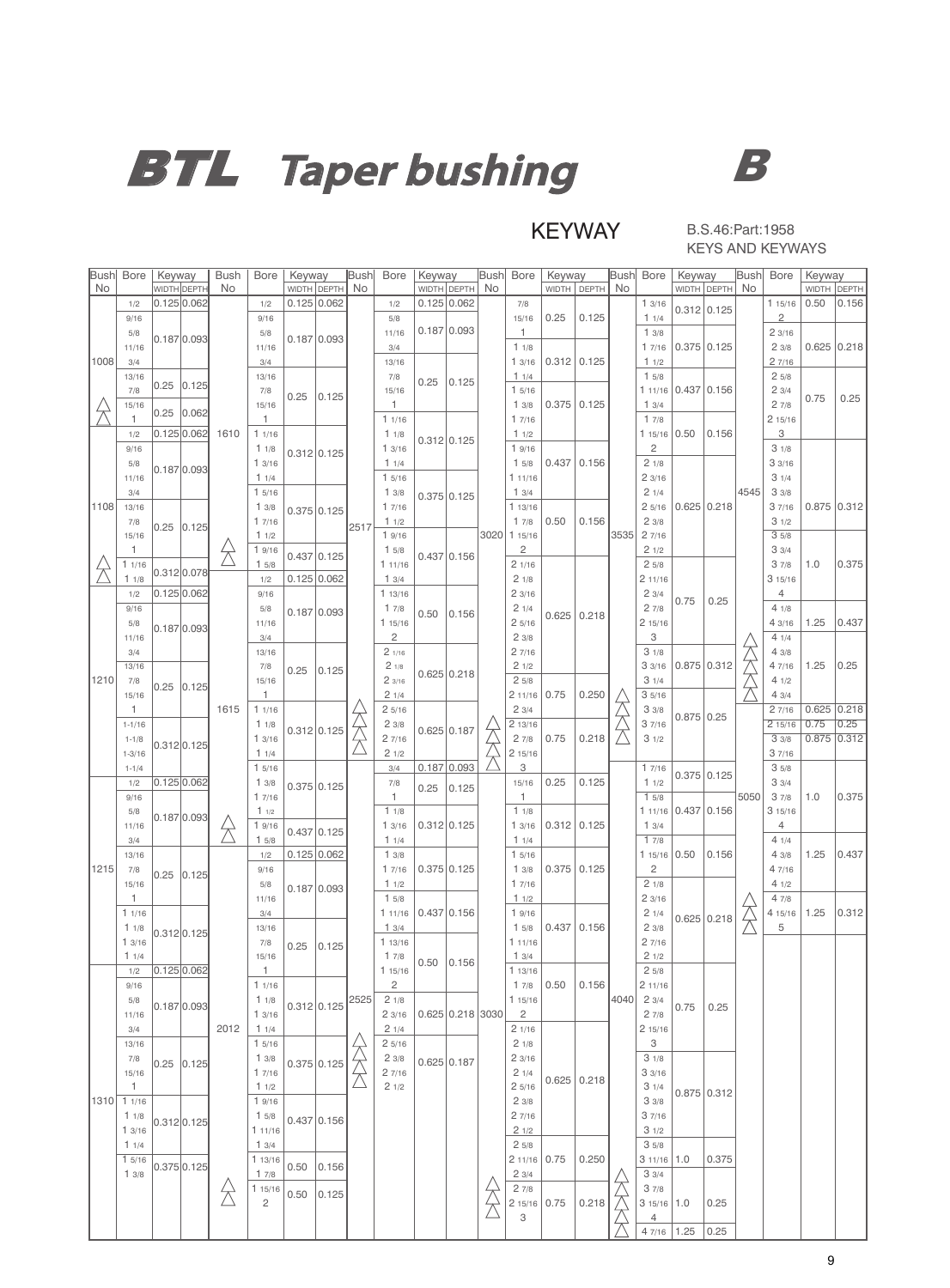

### **Dimensions for 6050 thru 120100 BTL Taper Bushings**

| Bush.No. | Α      | B    | D      | Socket Head<br>Cap Screws | Ε     |                | M    |
|----------|--------|------|--------|---------------------------|-------|----------------|------|
| 6050     | 91/4   | 5    | 9      | $3-1$ 1/4X $3$ 1/2        | 6 3/4 | 15/8           | 43/8 |
| 7060     | 101/4  | 6    | 10     | $4-1$ $1/4X3$ $1/2$       | 73/4  | 15/8           | 43/8 |
| 8065     | 111/4  | 61/2 | 11     | $4-1$ $1/4X3$ $1/2$       | 8 3/4 | 15/8           | 43/8 |
| 10085    | 14 3/4 | 81/2 | 14 1/2 | $4-1$ 1/2X4 1/4           | 113/4 | 2              | 53/8 |
| 120100   | 17 1/4 | 10   | 17     | $6-1$ 1/2X4 1/4           | 141/4 | $\overline{2}$ | 53/8 |

#### **Dimensions forTAPER Bushings Metric.Inches Bore**

| Bush.No |         | inches bore | metric bore |      |  |  |
|---------|---------|-------------|-------------|------|--|--|
|         | Min.    | Max.        | Min.        | Max. |  |  |
| 6050    | 47/16   | հ           | 80          | 150  |  |  |
| 7060    | 4 15/16 |             | 90          | 175  |  |  |
| 8065    | 57/16   | 8           | 110         | 200  |  |  |
| 10085   |         | 10          | 175         | 250  |  |  |
| 12100   |         | 12          | 200         | 300  |  |  |

Bore and keyway dimensions conform to ISO standard recommendation R773. for "free" fit

### An instruction sheet is packed into each bushing box